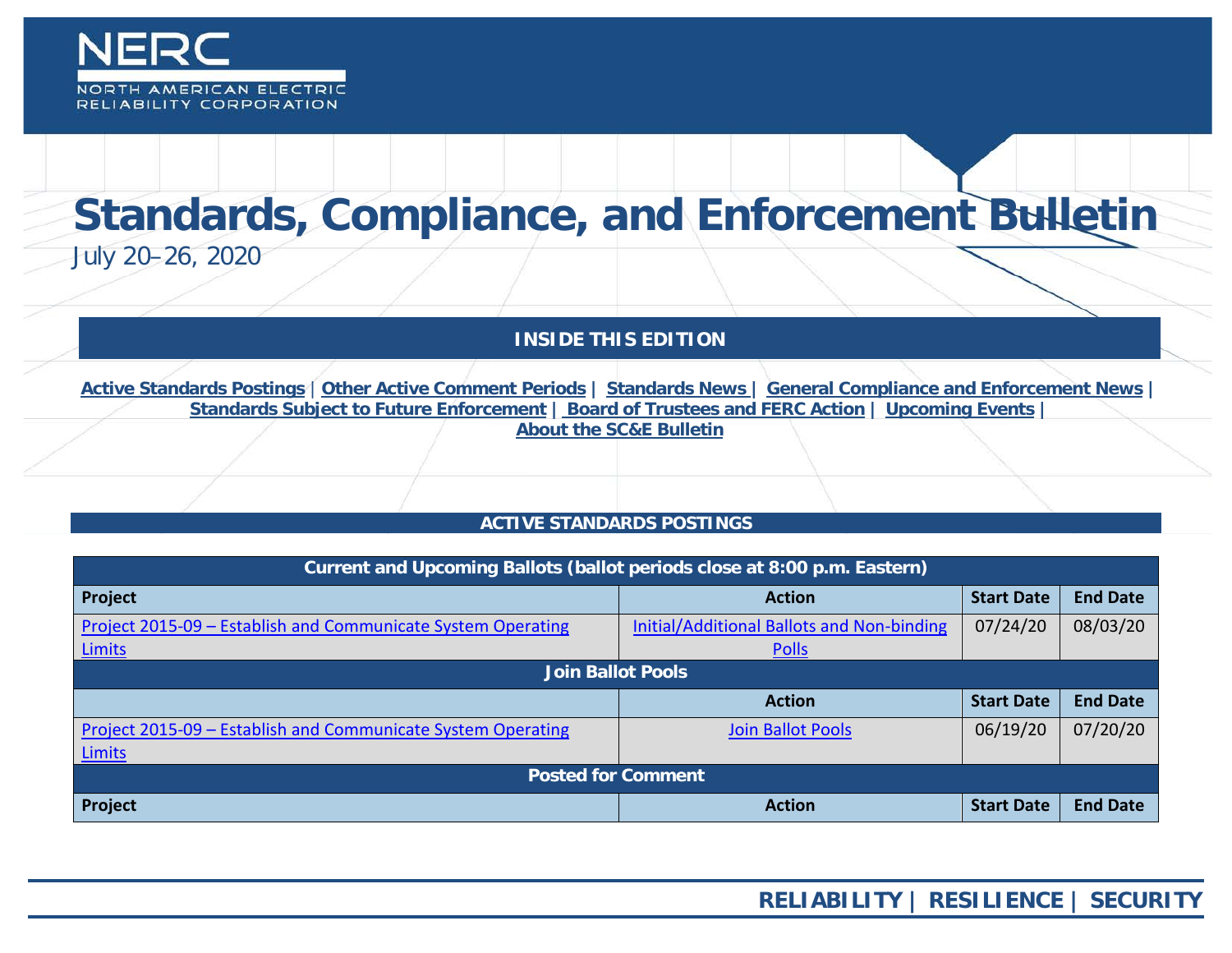| Northeast Power Coordinating Council, Inc. Regional Standard | <b>Comment Period</b> | 06/15/20 | 07/29/20 |
|--------------------------------------------------------------|-----------------------|----------|----------|
| <b>Processes Manual</b>                                      |                       |          |          |
| Project 2015-09 – Establish and Communicate System Operating | <b>Comment Period</b> | 06/19/20 | 08/03/20 |
| <u>Limits</u>                                                |                       |          |          |

# **OTHER ACTIVE COMMENT PERIODS**

<span id="page-1-0"></span>

| <b>Posted for Comment</b>                                               |                                          |                   |                 |  |  |
|-------------------------------------------------------------------------|------------------------------------------|-------------------|-----------------|--|--|
| <b>Posting</b>                                                          | <b>Action</b>                            | <b>Start Date</b> | <b>End Date</b> |  |  |
| <b>NEW Comment Period Open for Second Draft of NERC's 2021 Business</b> | Please submit all comments and questions | 07/16/20          | 07/30/20        |  |  |
| Plan and Budget: The second draft of NERC's 2021 business plan and      | to Erika Chanzes.                        |                   |                 |  |  |
| budget and the final drafts of the Regional Entities' 2021 business     |                                          |                   |                 |  |  |
| plans and budgets are now available for comment. NERC has posted        |                                          |                   |                 |  |  |
| the following documents for review and/or comment:                      |                                          |                   |                 |  |  |
| Cover Letter from Andy Sharp, Vice President and Interim CFO            |                                          |                   |                 |  |  |
| NERC 2021 Business Plan and Budget Overview                             |                                          |                   |                 |  |  |
| ERO Enterprise Combined 2021 Budgets and Assessments                    |                                          |                   |                 |  |  |
| Overview                                                                |                                          |                   |                 |  |  |
| Second Draft of NERC's 2021 Business Plan and Budget                    |                                          |                   |                 |  |  |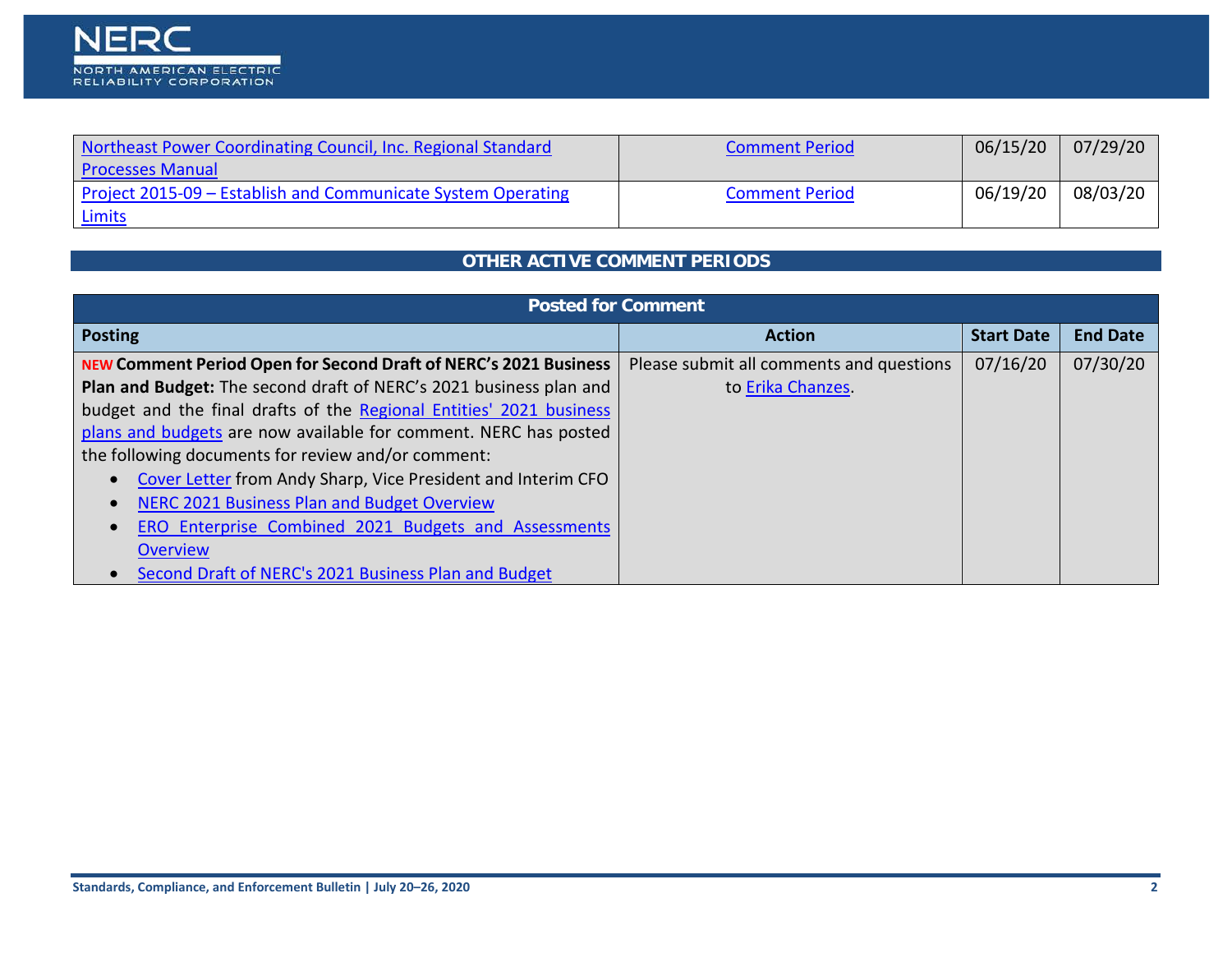<span id="page-2-0"></span>With the implementation of th[e Align Project](https://auth.internal.nerc.com/ResourceCenter/Pages/CMEPTechnologyProject.aspx) in 2020, there will be changes to the [Reliability Standards web page](https://www.nerc.com/pa/Stand/Pages/default.aspx) and associated reports, including the One-Stop Shop, U.S. Effective Date Status/Functional Applicability spreadsheet, and VRF and VSL matrices. More details will be provided in the coming months.

#### **NEW Resources Posted**

NORTH AMERICAN ELECTRIC RELIABILITY CORPORATION

NERC has posted the [slide presentation](https://www.nerc.com/pa/Stand/WebinarLibrary/2015-09%20Industry%20Webinar_20200715.pdf) and [recording](https://nerc.webex.com/nerc/lsr.php?RCID=14bdc3af9d1b1f142faf3654713f2166) for the July 15 Project 2015- 09 – Establish and Communicate System Operating Limits webinar.

#### **GENERAL COMPLIANCE AND ENFORCEMENT NEWS**

## <span id="page-2-1"></span>**NEW Compliance Guidance Update**

NERC has posted new and revised CMEP Practice Guides to the [Compliance](https://www.nerc.com/pa/comp/guidance/Pages/default.aspx)  [Guidance page:](https://www.nerc.com/pa/comp/guidance/Pages/default.aspx)

- **NEW** [Determinations of Provision of Operating Plans from Transmission](https://www.nerc.com/_layouts/images/icpdf.png)  [Operators and Balancing Authorities to Reliability Coordinators for TOP-](https://www.nerc.com/_layouts/images/icpdf.png)[002-4 R6 and R7](https://www.nerc.com/_layouts/images/icpdf.png)
	- **The purpose is to address how CMEP staff will assess provision of** Operating Plans from Transmission Operators and Balancing Authorities to Reliability Coordinators when determining compliance with TOP-002-4 R6 and R7. Specifically, there is discussion about where an entity submits an Operating Plan for an identified period of time (such as the weekend, or until further notice).
- **REVISED** [Information to be Considered by CMEP Staff Regarding Inverter-Based Resources](https://www.nerc.com/pa/comp/guidance/CMEPPracticeGuidesDL/ERO%20Enterprise%20CMEP%20Practice%20Guide_Regarding%20Inverter-Based%20Resources.pdf)
	- This update adds a section on type 1 and type 2 wind turbines to page 4.

# **Quick Links**

- 
- [Projected Standards Posting Schedule](http://www.nerc.com/pa/Stand/Documents/Projected_Posting_Schedule.pdf)
- [Project Tracking Spreadsheet](https://www.nerc.com/comm/SC/Project%20Management%20and%20Oversight%20Subcommittee%20DL/Project%20Tracking%20Spreadsheet.xlsx)
- [2019–2021 Reliability Standards Development Plan](https://www.nerc.com/pa/Stand/Standards%20Development%20Plan%20Library/2019-2021_Final_RSDP_102018.pdf)
- [Quality Review Application](https://www.nerc.net/nercsurvey/Survey.aspx?s=bd89c1a0a0da443bbcc2416f868de383)
- [One-Stop Shop \(Status, Purpose, Implementation Plans,](https://www.nerc.com/pa/Stand/Standard%20Purpose%20Statement%20DL/US_Standard_One-Stop-Shop.xlsx)
- [FERC Orders, RSAWs\)](https://www.nerc.com/pa/Stand/Standard%20Purpose%20Statement%20DL/US_Standard_One-Stop-Shop.xlsx)

[Risk-Based CMEP](http://www.nerc.com/pa/comp/Pages/Reliability-Assurance-Initiative.aspx) 

[Register in the SBS](https://sbs.nerc.net/)

[CIP Standards Efficiency Review](https://www.nerc.com/pa/Stand/Pages/CIP-Standards-Efficiency-Review.aspx)

# **Quick Links**

- [CIP V5 Transition Program](http://www.nerc.com/pa/CI/Pages/Transition-Program.aspx)
- [ERO Enterprise Program Alignment Process](http://www.nerc.com/pa/comp/Pages/EROEnterProAlign.aspx)
- [Consistency Reporting Tool \(EthicsPoint\)](https://secure.ethicspoint.com/domain/media/en/gui/51749/index.html)
- [Risk-Based Registration Initiative](http://www.nerc.com/pa/comp/CAC/Pages/Risk-Based%20Registration.aspx)
- [Reliability Standard Audit Worksheets](http://www.nerc.com/pa/comp/Pages/Reliability-Standard-Audit-Worksheets-(RSAWs).aspx)
- [Enforcement & Mitigation: Enforcement Actions](http://www.nerc.com/pa/comp/CE/Pages/Enforcement-and-Mitigation.aspx)
- [Align Project \(formerly CMEP Technology Project\)](https://www.nerc.com/ResourceCenter/Pages/CMEPTechnologyProject.aspx)

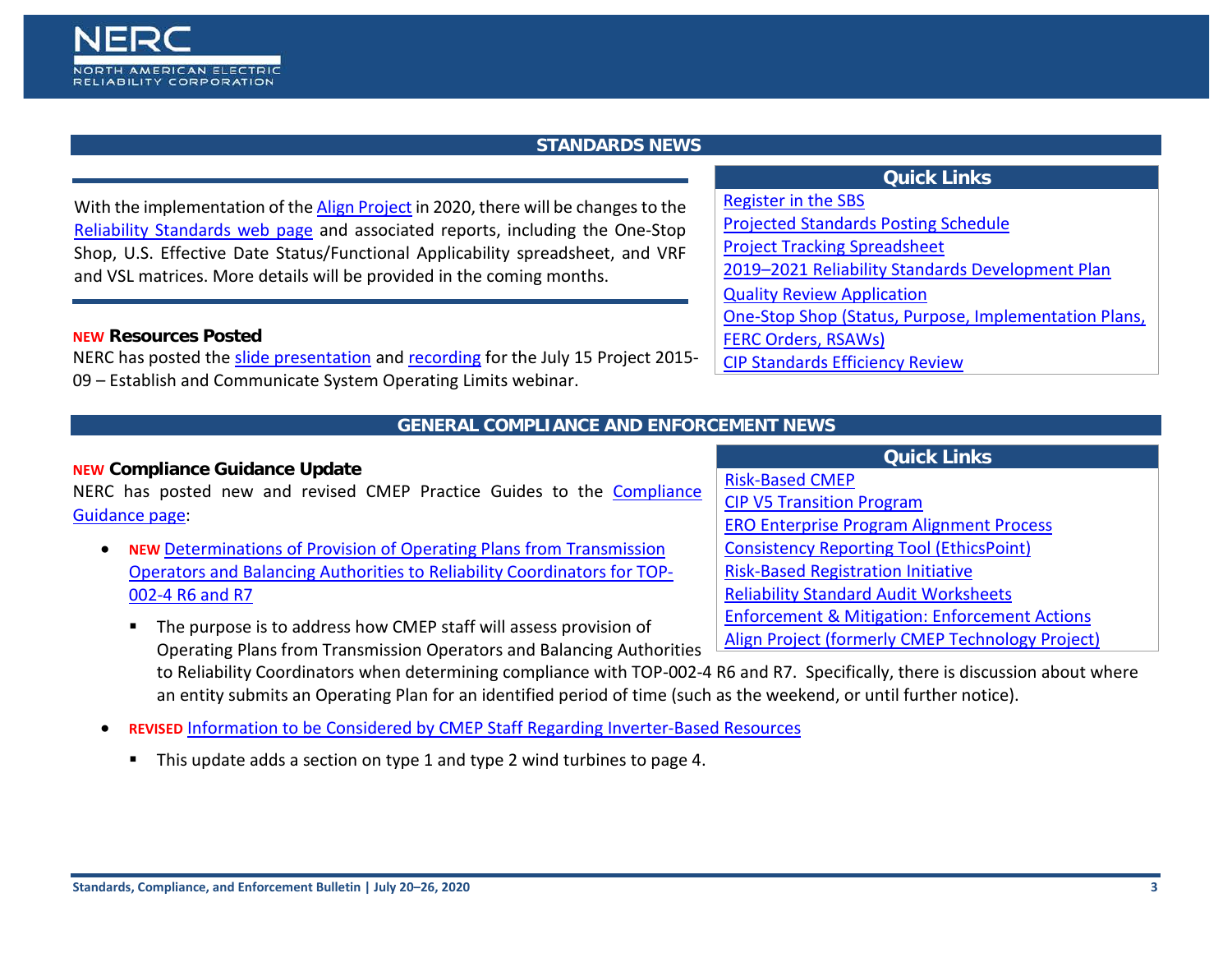

# **STANDARDS SUBJECT TO FUTURE ENFORCEMENT**

<span id="page-3-0"></span>Please refer to th[e U.S. Effective Dates page](http://www.nerc.net/standardsreports/standardssummary.aspx) for more detail on the standards listed below.

| U.S. Effective Dates for Reliability Standards |                                                                                                                                                                                                                                                                                                                                                                           |  |
|------------------------------------------------|---------------------------------------------------------------------------------------------------------------------------------------------------------------------------------------------------------------------------------------------------------------------------------------------------------------------------------------------------------------------------|--|
| <b>U.S. Effective Date</b>                     | Standard(s)                                                                                                                                                                                                                                                                                                                                                               |  |
| <b>October 1, 2020</b>                         | CIP-005-6 - Cyber Security - Electronic Security Perimeter(s)<br>CIP-010-3 - Cyber Security - Configuration Change Management and Vulnerability Assessments<br>CIP-013-1 - Cyber Security - Supply Chain Risk Management<br>TPL-007-4 - Transmission System Planned Performance for Geomagnetic Disturbance Events (Requirements R1, R2, R5, 5.1-<br>$5.2, R9, 9.1 - 9.2$ |  |
| <b>January 1, 2021</b>                         | CIP-008-6 - Cyber Security - Incident Reporting and Response Planning<br>PRC-002-2 – Disturbance Monitoring and Reporting Requirements (50% compliance for Requirements R2-R4, R6-R11)<br>PRC-012-2 - Remedial Action Schemes<br>PRC-025-2 - Generator Relay Loadability (phased-in implementation of Attachment 1: Relay Settings, Table 1 Options 5b,                   |  |
| April 1, 2021                                  | 14b, 15b, and 16b)<br>PER-006-1 - Specific Training for Personnel                                                                                                                                                                                                                                                                                                         |  |
|                                                | PRC-027-1 - Coordination of Protection Systems for Performance During Faults                                                                                                                                                                                                                                                                                              |  |
| <b>July 1, 2021</b>                            | TPL-007-4 - Transmission System Planned Performance for Geomagnetic Disturbance Events (Requirements R12 and R13)                                                                                                                                                                                                                                                         |  |
| <b>January 1, 2022</b>                         | TPL-007-4 - Transmission System Planned Performance for Geomagnetic Disturbance Events (Requirements R6, 6.1-6.4, R10,<br>$10.1 - 10.4$                                                                                                                                                                                                                                   |  |
| <b>July 1, 2022</b>                            | CIP-012-1 - Cyber Security - Communications between Control Centers                                                                                                                                                                                                                                                                                                       |  |
|                                                | PRC-002-2 – Disturbance Monitoring and Reporting Requirements (100% compliance for Requirements R2-R4, R6-R11)                                                                                                                                                                                                                                                            |  |
| <b>January 1, 2023</b>                         | TPL-007-4 - Transmission System Planned Performance for Geomagnetic Disturbance Events (Requirements R3, R4, 4.1.<br>4.1.1–4.1.2, 4.2, 4.3, 4.3.1, R8, 8.1, 8.1.1–8.1.2, 8.2, 8.3, 8.3.1)                                                                                                                                                                                 |  |
| <b>July 1, 2023</b>                            | TPL-001-5 - Transmission System Planning Performance Requirements   Implementation Plan                                                                                                                                                                                                                                                                                   |  |
| <b>January 1, 2024</b>                         | TPL-007-4 – Transmission System Planned Performance for Geomagnetic Disturbance Events (Requirements R7, 7.1–7.3,<br>7.3.1–7.3.2, 7.4, 7.4.1–7.4.3, 7.5, 7.5.1., R11, 11.1–11.3, 11.3.1–11.3.2, 11.4, 11.4.1–11.4.3, 11.5, and 11.5.1)                                                                                                                                    |  |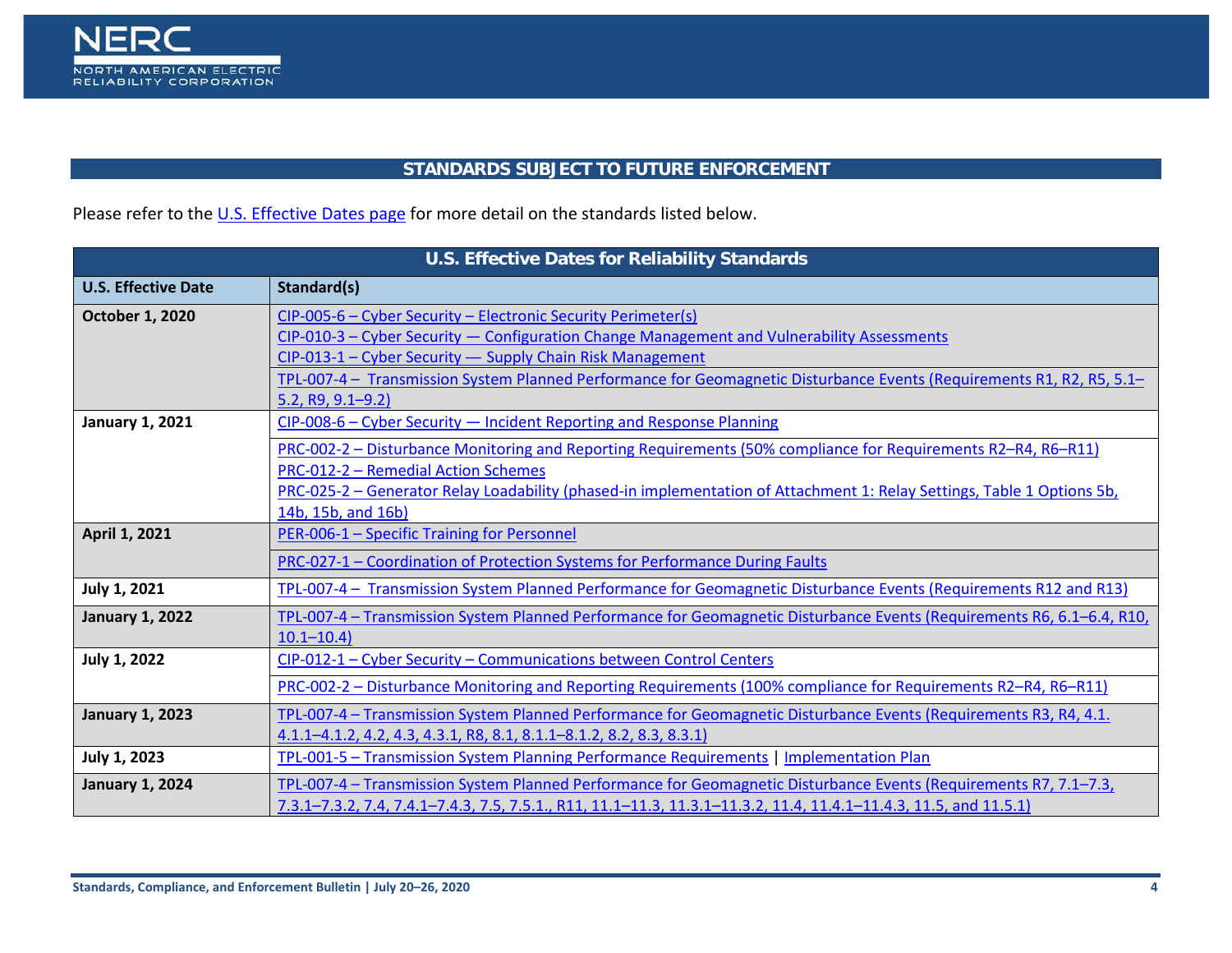

#### **BOARD OF TRUSTEES AND FERC ACTION**

**NEW Board of Trustees Committees, Member Representatives Committee, Board of Trustees Meetings Move to Teleconference** In response to ongoing COVID-19 developments, many utilities and organizations' travel restrictions are still in place to protect the health of their workforce. Based on this, NERC's Board of Trustees and the Member Representatives Committee leadership have decided to convert all NERC 2020 3rd Quarter meetings to teleconference/WebEx. Teleconference/WebEx information will be included in the agenda packages due to be posted on or about August 6. The revised schedule is structured as follows:

- Board of Trustees Committees meetings will occur on Wednesday, August 19.
- The Member Representatives Committee and Board of Trustees meetings will occur on Thursday, August 20.

Meeting times take into consideration and accommodate West Coast participants. [Meeting Registration](https://www.eventbrite.com/e/nerc-board-of-trustees-and-member-representatives-committee-meetings-registration-113493449964) and the [Schedule of Events](https://www.nerc.com/gov/bot/Agenda%20highlights%20and%20Mintues%202013/Schedule%20of%20Events--PUBLIC--August%20%202020_WEBEX.pdf) are now available.

# **UPCOMING EVENTS**

For information about other NERC events, such as meetings and conference calls for other standing committees, subcommittees, task forces, and working groups, please refer to the [NERC calendar.](http://www.nerc.com/Pages/Calendar.aspx)

# **Workshops and Conferences**

There are no workshops or conferences currently scheduled.

#### **Webinars**

There are no webinars currently scheduled.

#### **Standing Committee Meetings and Conference Calls**

- **REGIONAL ENTITY EVENT** ReliabilityFirst Compliance Open Forum Call 2:00–3:00 Eastern, July 20, 2020 | [Registration and Agenda](https://rfirst.org/eventdetail?EventId=153)
- Member Representatives Committee Pre-Meeting Conference Call and Informational Webinar 11:00 a.m.–12:00 p.m. Eastern, July 22, 2020 | [Register](https://nerc.webex.com/nerc/onstage/g.php?MTID=e439fad2723d4b259fb8e2fc85c27deff) | **NEW** [Agenda](https://www.nerc.com/gov/bot/MRC/Agenda%20Highlights%20nad%20Minutes%202013/MRC%20Informational%20Session%20Conference%20Call%20and%20Webinar%20Agenda%20Package%20-%20July%2022,%202020.pdf)
- **NEW** Finance and Audit Committee Informational Session and Webinar 1:00–3:00 p.m. Eastern, July 23, 2020 | [Register](https://nerc.webex.com/mw3300/mywebex/default.do?nomenu=true&siteurl=nerc&service=6&rnd=0.6322681303011775&main_url=https%3A%2F%2Fnerc.webex.com%2Fec3300%2Feventcenter%2Fevent%2FeventAction.do%3FtheAction%3Ddetail%26%26%26EMK%3D4832534b0000000425c3094616b07ced255334debd941d336de172ab174b2f557c8c9b6551d78b34%26siteurl%3Dnerc%26confViewID%3D162585207933772558%26encryptTicket%3DSDJTSwAAAASel1JboiUYtyF0uvTrHK7vt0Pa2dUfoBWqEKBsy7HZPQ2%26) | [Agenda](https://www.nerc.com/gov/bot/FINANCE/2013%20Finance%20and%20Audit%20Committee%20DL/FAC%20Open%20Meeting-%20July%2023%202020_Attendees_ONLY.pdf)  [Package](https://www.nerc.com/gov/bot/FINANCE/2013%20Finance%20and%20Audit%20Committee%20DL/FAC%20Open%20Meeting-%20July%2023%202020_Attendees_ONLY.pdf)